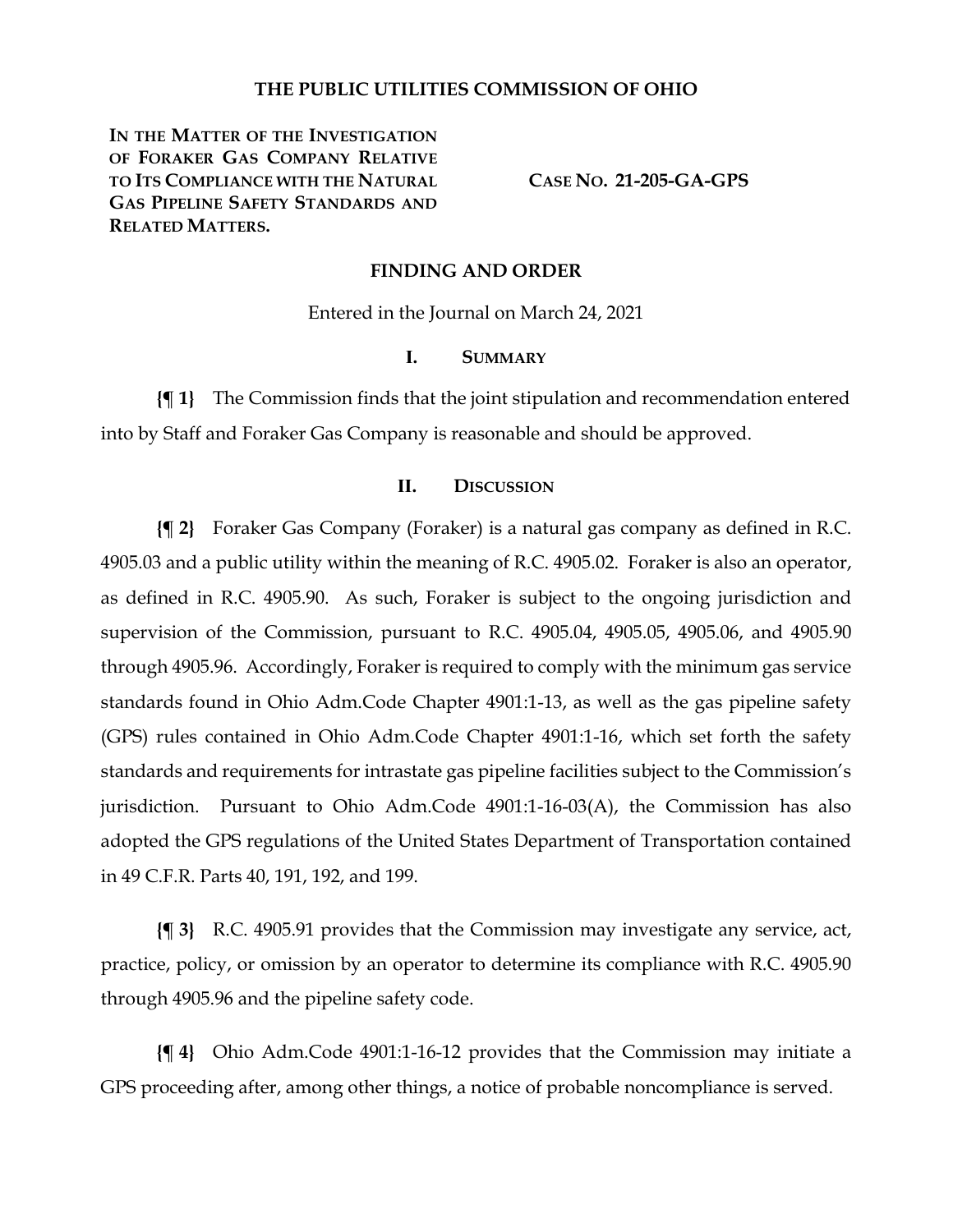**{¶ 5}** On January 19, 2021, Staff issued a notice of probable noncompliance and proposed compliance order to Foraker, following a pipeline safety inspection of its facilities and records that was conducted in December 2020. Among other issues, Staff noted that it observed sections of piping with ineffective and degraded coating showing evidence of active atmospheric corrosion (49 C.F.R. 192.479), a lack of pipeline markers (49 C.F.R. 192.707), a lack of acceptable documentation demonstrating that patrolling is performed and a lack of substantive information in what documentation was provided (49 C.F.R. 192.721), and a lack of acceptable documentation indicating that a leakage survey using leakage detection equipment has been performed (49 C.F.R. 192.723).

**{¶ 6}** On March 8, 2021, Staff and Foraker filed a joint stipulation and recommendation, which proposes to resolve all issues in this case.

# *A. Stipulation*

**{¶ 7}** On March 8, 2021, Staff and Foraker (jointly, Signatory Parties) filed a joint stipulation and recommendation (Joint Stipulation), which proposes to resolve all issues in this case. The following is a summary of the provisions agreed to by the Signatory Parties and is not intended to replace or supersede the Joint Stipulation:

- 1. Foraker meets the definition of a regulated gas pipeline system found in the pipeline safety regulations in 49 C.F.R. 192.3 and, therefore, must abide by the standards found in those regulations. Foraker must also comply with the GPS rules in Ohio Adm.Code Chapter 4901:1-16. The GPS rules incorporate by reference the GPS standards and requirements contained in 49 C.F.R. Parts 40, 191, 192, and 199, as enabled through R.C. 4905.91 and Ohio Adm.Code 4901:1-16-03.
- 2. Staff issued a notice of probable noncompliance (Notice) on January 19, 2021, in accordance with Ohio Adm.Code 4901:1-16-09. The Notice, among other things, stated that the gas distribution system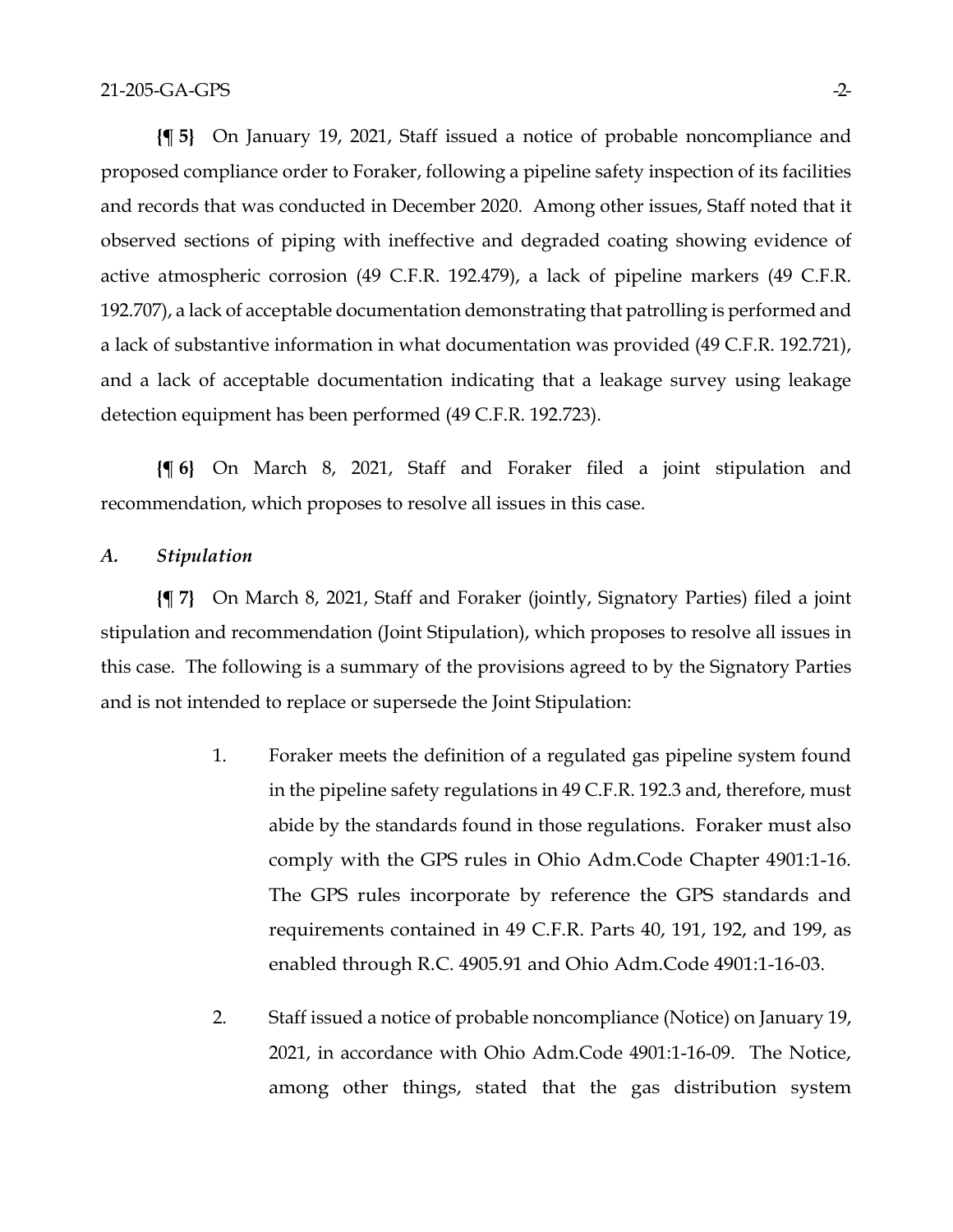represented a potential hazard to human life and/or property, as set forth in 49 U.S.C. 60112 and Ohio Adm.Code 4901:1-16-02(B)(2).

- 3. Staff issued a proposed compliance order (Compliance Order) to Foraker on January 19, 2021, concurrently with the Notice, also in accordance with Ohio Adm.Code 4901:1-16-09. The Compliance Order required Foraker to take certain corrective actions to return to compliance with the pipeline safety regulations. The Compliance Order also proposed a forfeiture amount of \$50,000 which would be waived if the corrective actions specified in the Compliance Order were completed within 180 days.
- 4. Foraker stipulates that it shall complete the following actions within 180 days of Staff's January 19, 2021 Compliance Order:
	- a. Foraker shall hire Utility Solutions of Ohio to perform a leakage survey of all piping regulated under 49 C.F.R. Part 192.
	- b. Foraker shall clear all rights-of-way to an extent that will allow leakage surveyors access to the pipeline.
	- c. Foraker shall classify all leaks found as described in Ohio Adm.Code 4901:1-16-04(H) and immediately rectify all hazardous leaks or other hazardous conditions identified by the leakage survey.
	- d. Foraker shall install pipeline markers at all crossings of a public road, railroad, and other sites accessible by the public that are identified in the leakage survey.
	- e. Foraker shall inform Staff of the time when the leakage survey will take place, so Staff may observe the leakage survey. Notification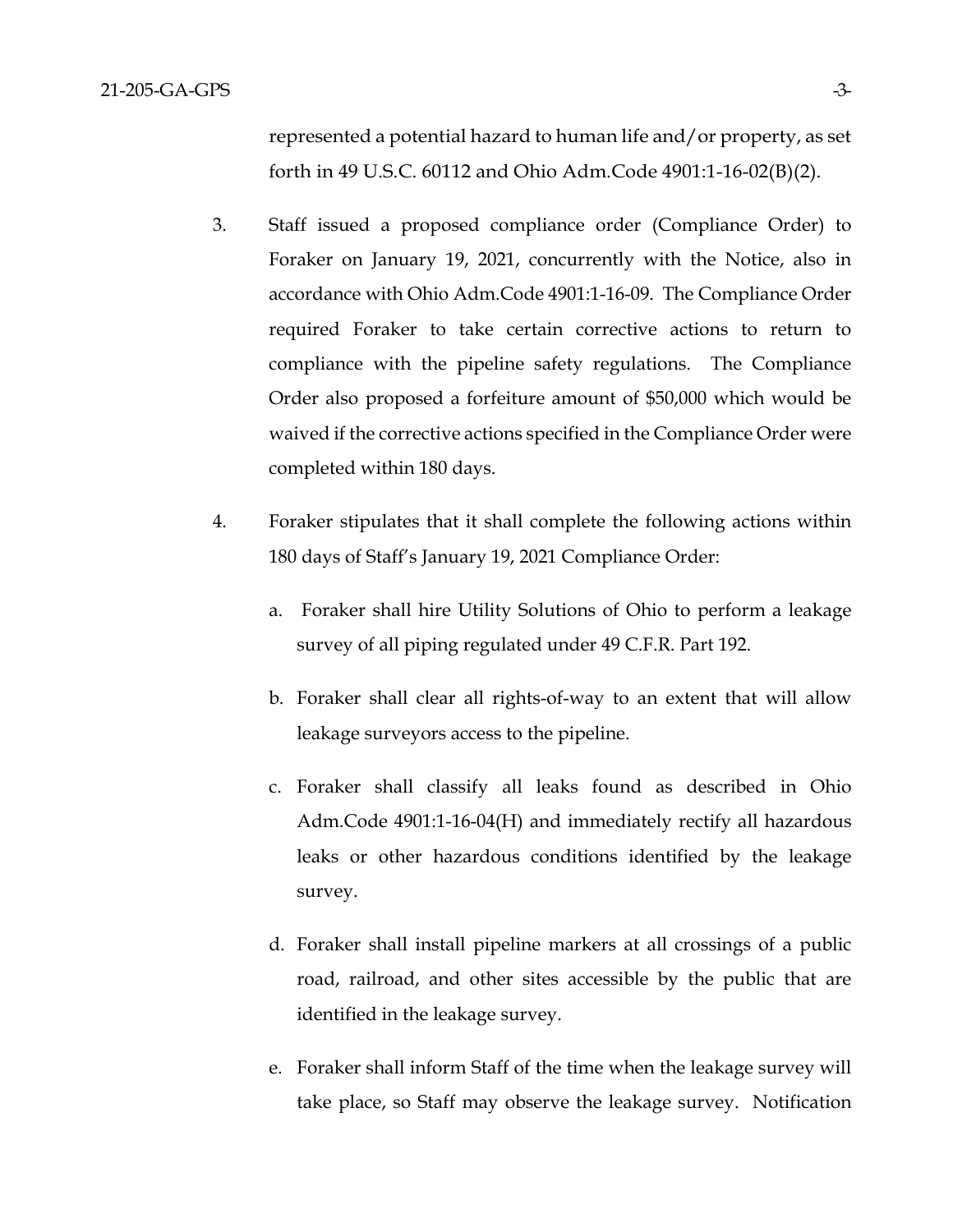must take place at least one week, but not more than two weeks before commencement of the survey.

- f. Foraker shall make the results of the leakage survey available to Staff.
- g. Foraker shall develop a priority list to clean and coat any exposed metallic piping, protect any plastic piping that may be exposed to sunlight and the elements, and protect any exposed above-ground piping that is vulnerable to vehicular or other natural force or other outside force damage. Foraker shall develop this list after consulting with Staff to ensure the identified tasks can be completed by the time of the next scheduled leakage survey. If Foraker cannot complete the identified tasks before the time of the next scheduled leakage survey, Foraker shall make Staff aware of the delay, and the Signatory Parties shall agree on an alternative date of completion.
- 5. To further secure performance of its obligations under the Joint Stipulation, Foraker stipulates to a future forfeiture of \$50,000 payable if any of the following occur, subject to the process described in paragraph 6 of the Joint Stipulation:
	- a. Foraker breaches any provision of the Joint Stipulation and fails to remedy such breach after notice and opportunity to cure;
	- b. Foraker fails to implement the corrective actions outlined in paragraph 4 of the Joint Stipulation.
- 6. If Staff believes that an event set forth in paragraph 5 has occurred, and wishes to recommend imposition of the stipulated forfeiture, in whole or in part, the following process shall be observed: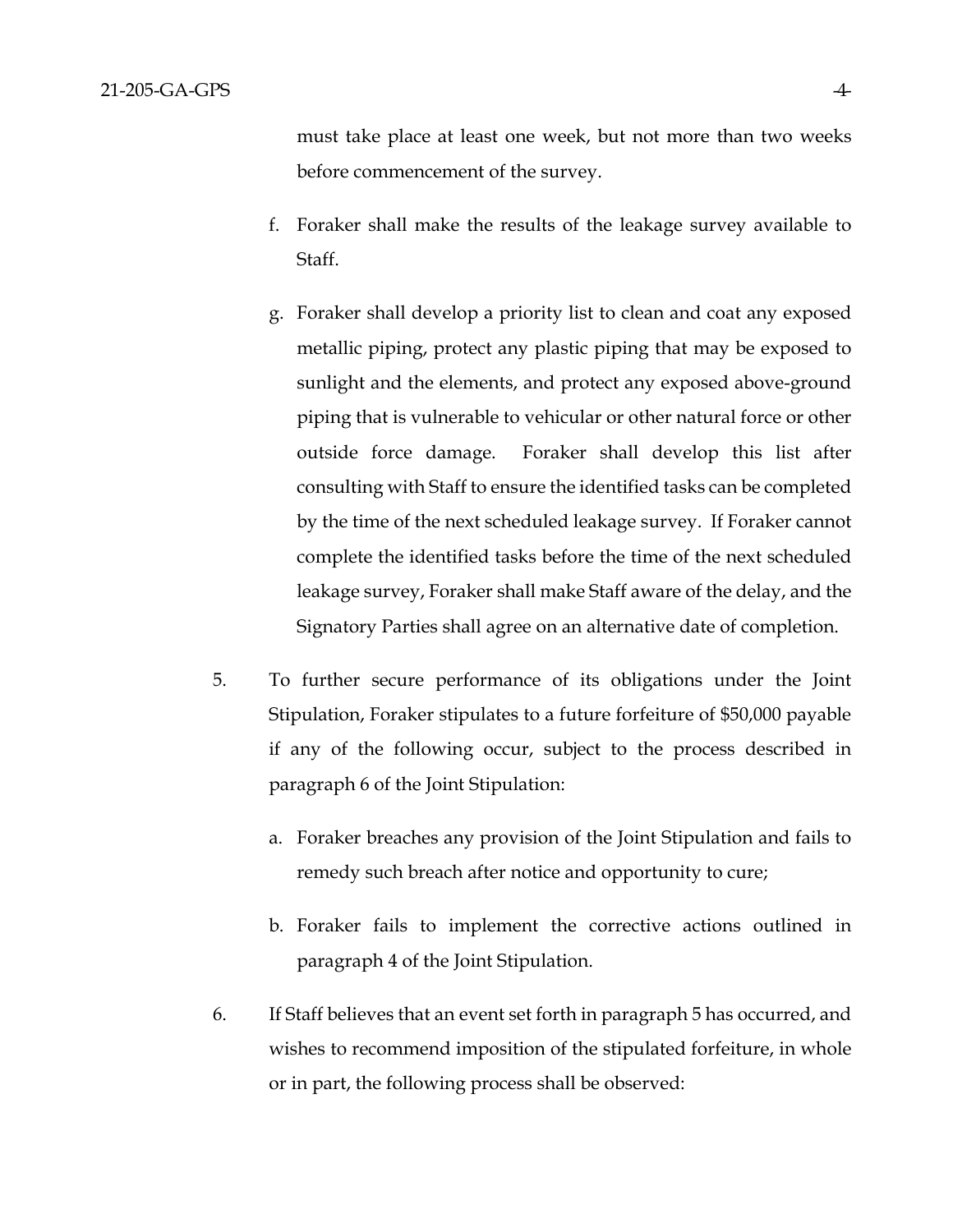- a. Staff shall make an appropriate filing with the Commission, recommending the stipulated forfeiture be imposed and the reasons for such recommendation, to which Foraker shall be provided a reasonable opportunity to respond.
- b. The Signatory Parties acknowledge that the Commission, in accordance with generally applicable legal requirements, shall be responsible to determine the procedures that shall be applied thereafter.
- 7. The Stipulation shall be designated as Exhibit 1 and admitted into evidence in this proceeding.
- 8. Except for purposes of enforcement of the terms of the Joint Stipulation, neither the Joint Stipulation, nor the information and data contained therein or attached, shall be cited as precedent in any future proceeding for or against any party or the Commission itself. The Joint Stipulation is a reasonable compromise involving a balancing of competing positions and does not reflect the position that one or more of the Signatory Parties would have taken if the matter had been fully litigated.
- 9. The Joint Stipulation is expressly conditioned upon its adoption by the Commission in its entirety and without material modification. Should the Commission reject or materially modify all or any part of the Joint Stipulation, the Signatory Parties shall have the right, within 30 days of issuance of the Commission's Order, to file an application for rehearing. Should the Commission, in issuing an Entry on Rehearing, not adopt the Joint Stipulation in its entirety and without material modification, either party may withdraw from the Joint Stipulation by filing notice with the Commission in the docket within 30 days of the issuance of the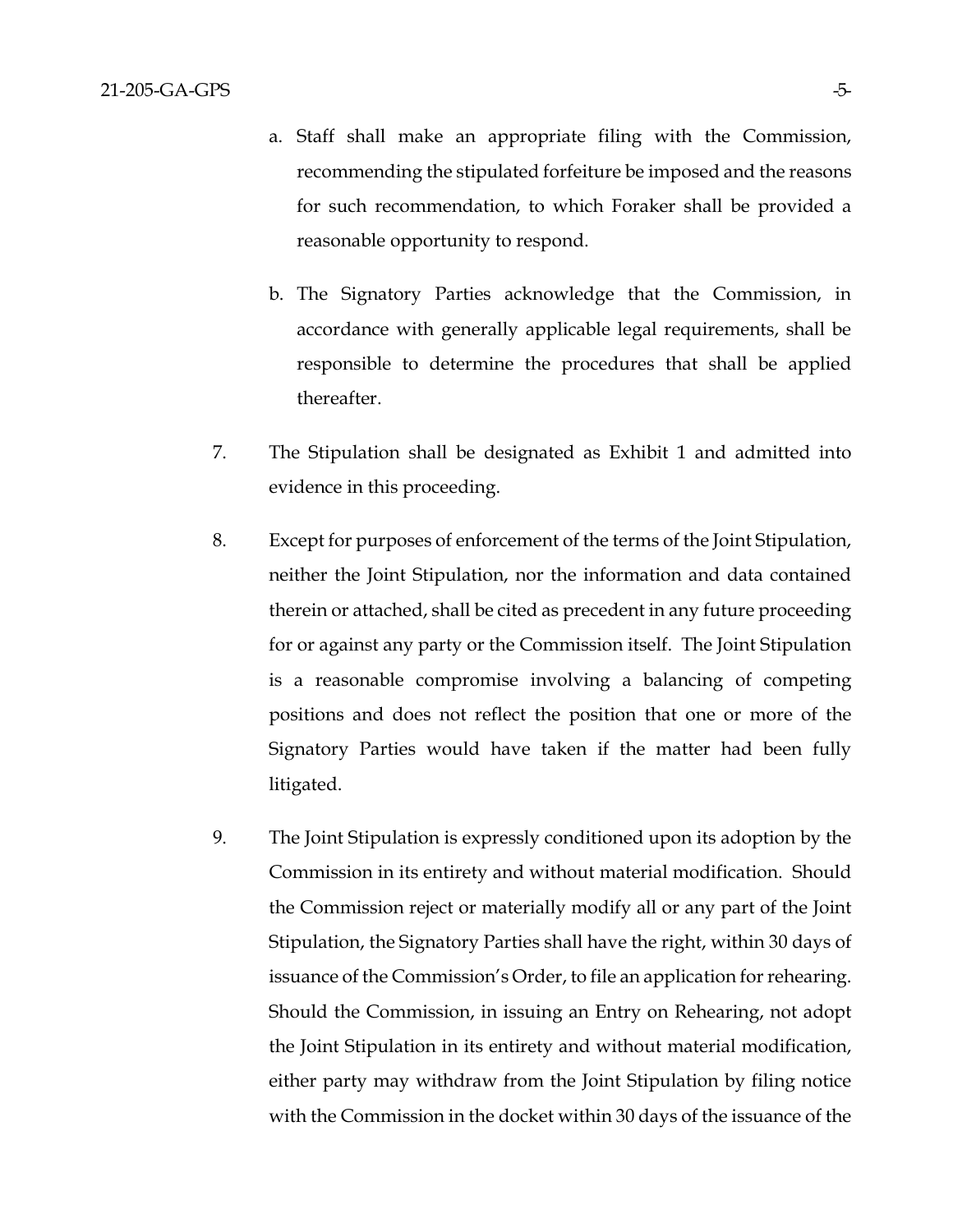Entry. Prior to withdrawing, the party wishing to withdraw must work in good faith with the other party to achieve an outcome that satisfies the intent of the Joint Stipulation and, if a new agreement is reached, it shall be filed with the Commission for review and approval. If the discussion between the Signatory Parties is unsuccessful in reaching a new agreement, and a party files a notice to withdraw from the Joint Stipulation, then the Commission will convene an evidentiary hearing such that the withdrawing party will be afforded the opportunity to contest the Joint Stipulation by presenting evidence through witnesses and cross-examination, presenting rebuttal testimony, and briefing all issues that the Commission shall decide based upon the record and briefs.

- 10. The Signatory Parties will support the Joint Stipulation if it is contested, and no party will oppose an application for rehearing designed to defend the terms of the Joint Stipulation. If the Joint Stipulation is adopted by the Commission, the Signatory Parties will support the Joint Stipulation in any appeal of the decision.
- 11. The Signatory Parties understand and agree that the Joint Stipulation is not binding on the Commission; however, the Joint Stipulation is entitled to the Commission's careful consideration, the Signatory Parties agree that the Joint Stipulation is in their best interest, and the public interest, and urge the Commission to adopt the same.

(Joint Stipulation at 3-8.)

## *B. Commission Conclusion*

**{¶ 8}** Ohio Adm.Code 4901:1-16-11 permits Foraker and Staff to enter into a stipulation in order to resolve any alleged violations of the GPS requirements. Although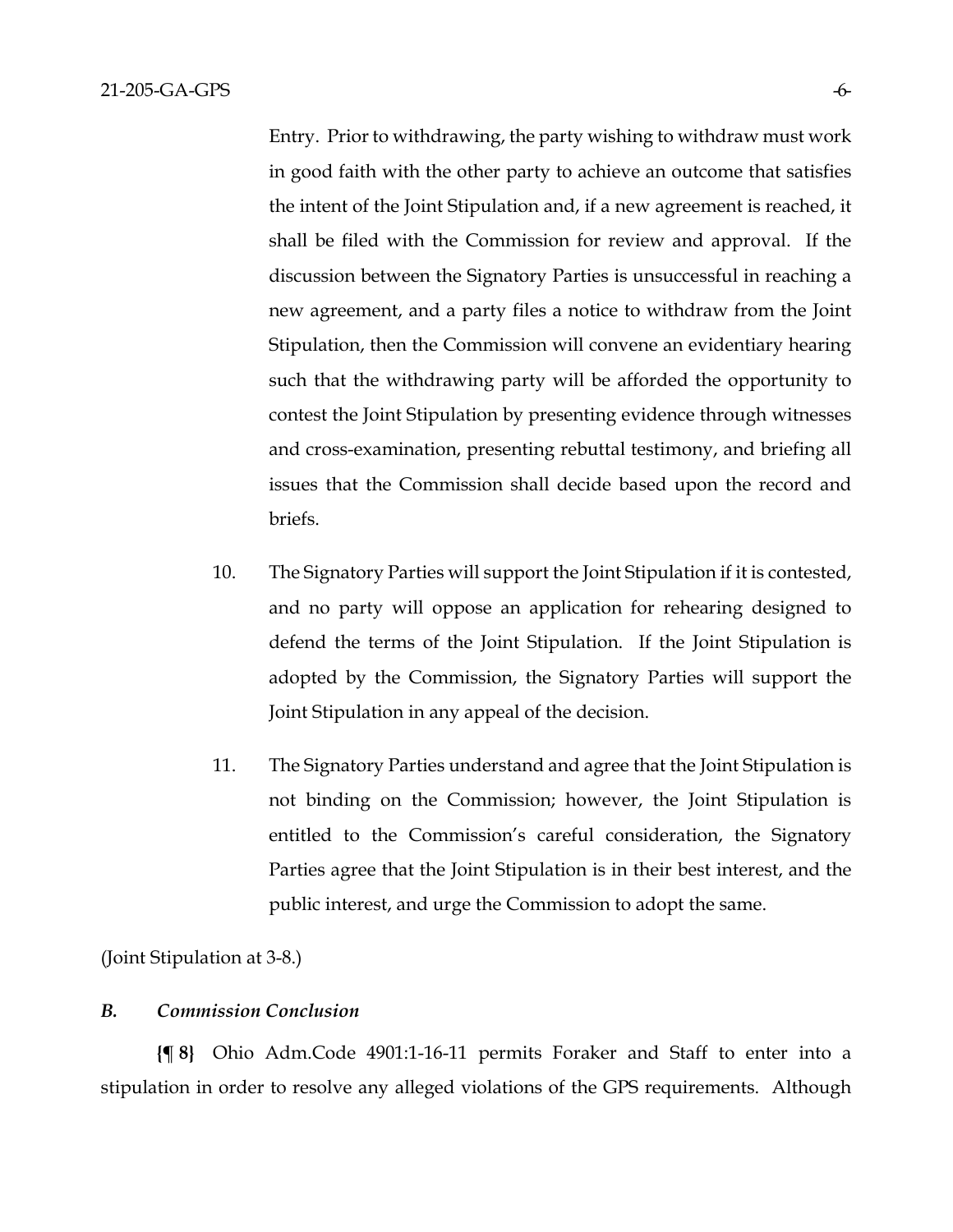the Signatory Parties refer to Ohio Adm.Code 4901-1-30 as their underlying authority for the Joint Stipulation, the Commission will consider the Joint Stipulation pursuant to our enforcement powers under R.C. 4905.91 and Ohio Adm.Code Chapter 4901:1-16.

**{¶ 9}** The immediate issue to be decided by the Commission is whether the Joint Stipulation, which embodies considerable time and effort by the Signatory Parties, is reasonable and should be adopted. However, as gas pipelines are concerned, the Commission's ultimate goal is to safeguard consumer safety by ensuring that sufficient plans and procedures are in place to prevent future incidents. In this case, we find that the Joint Stipulation, including the recommended terms and conditions, and potential forfeiture of \$50,000, is reasonable, given that Foraker will also be required to carry out a number of actions in response to Staff's recommendations. Foraker committed to conducting leakage surveys and reporting those to Staff, along with developing a priority list to clean and coat exposed piping. Accordingly, the Commission finds that the Joint Stipulation should be approved and adopted in its entirety.

**{¶ 10}** In closing, the Commission emphasizes our commitment to ensuring consumer safety and requiring operators of gas pipelines to take all reasonable steps to provide necessary safeguards. The Commission expects that Foraker, in addition to undertaking the actions required by the Joint Stipulation, will continually review its management and operating practices related to GPS requirements and immediately correct any issues of concern. Further, the Commission expects Foraker to notify Staff of any issues that are identified and regularly report to Staff until the issues are resolved. In addition, the Commission directs Staff to continue its diligent efforts to work with Foraker and other operators on compliance with the GPS requirements. If Staff identifies any issues of concern that are not immediately resolved by the operator at issue, the Commission will undertake any action necessary to investigate the situation and reach an appropriate resolution, including the initiation of a formal docket to audit the GPS practices and procedures of any such operator.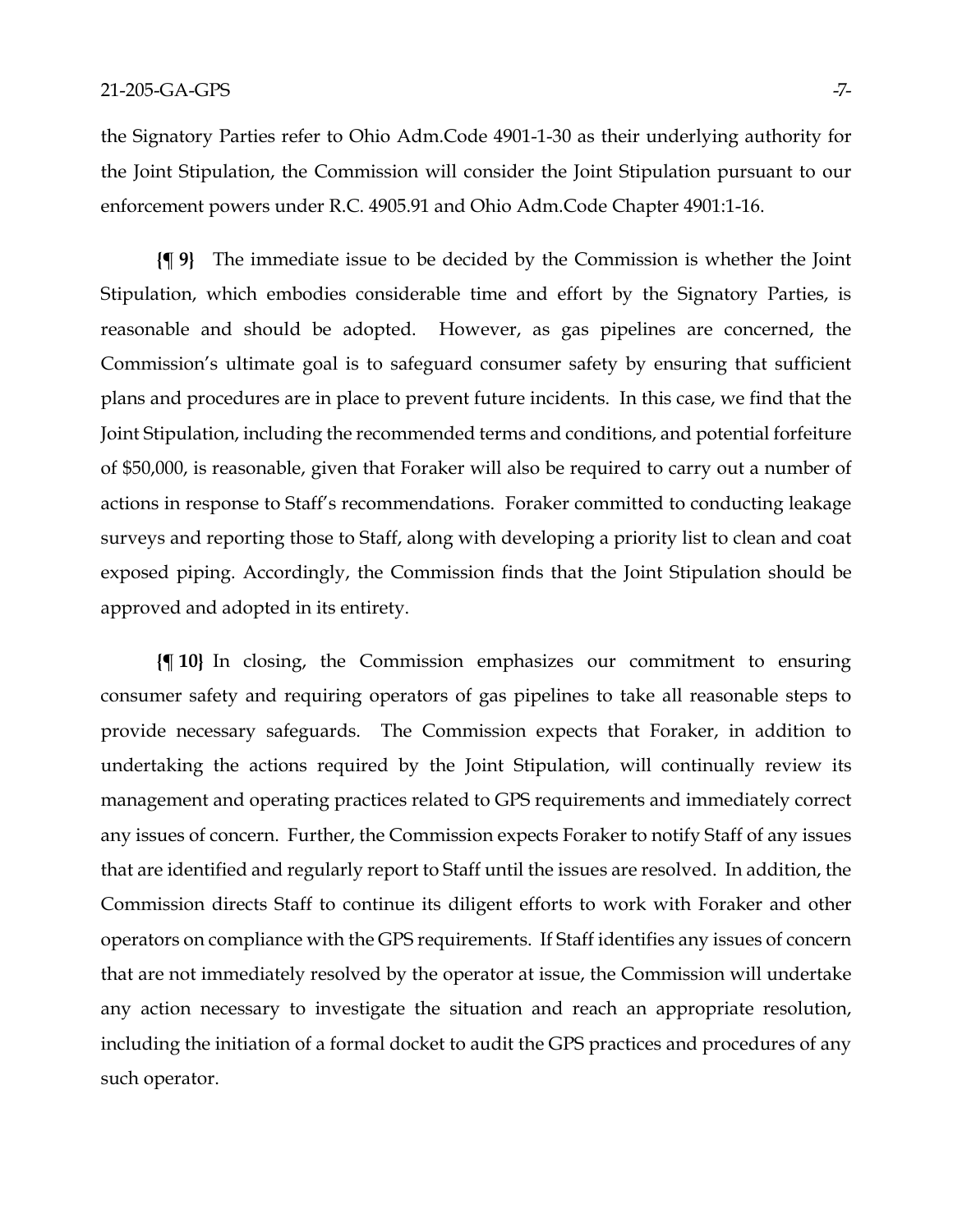## **III. ORDER**

**{¶ 11}** It is, therefore,

**{¶ 12}** ORDERED, That the Joint Stipulation filed in this proceeding be approved and adopted in its entirety. It is, further,

**{¶ 13}** ORDERED, That Foraker take all necessary steps to carry out the terms of the Joint Stipulation and this Finding and Order. It is, further,

**{¶ 14}** ORDERED, That nothing in this Finding and Order shall be binding upon the Commission in any future proceeding or investigation. It is, further,

**{¶ 15}** ORDERED, That a copy of this Finding and Order be served upon each party of record.

COMMISSIONERS: *Approving:*  M. Beth Trombold Lawrence K. Friedeman Daniel R. Conway Dennis P. Deters

JMD/mef